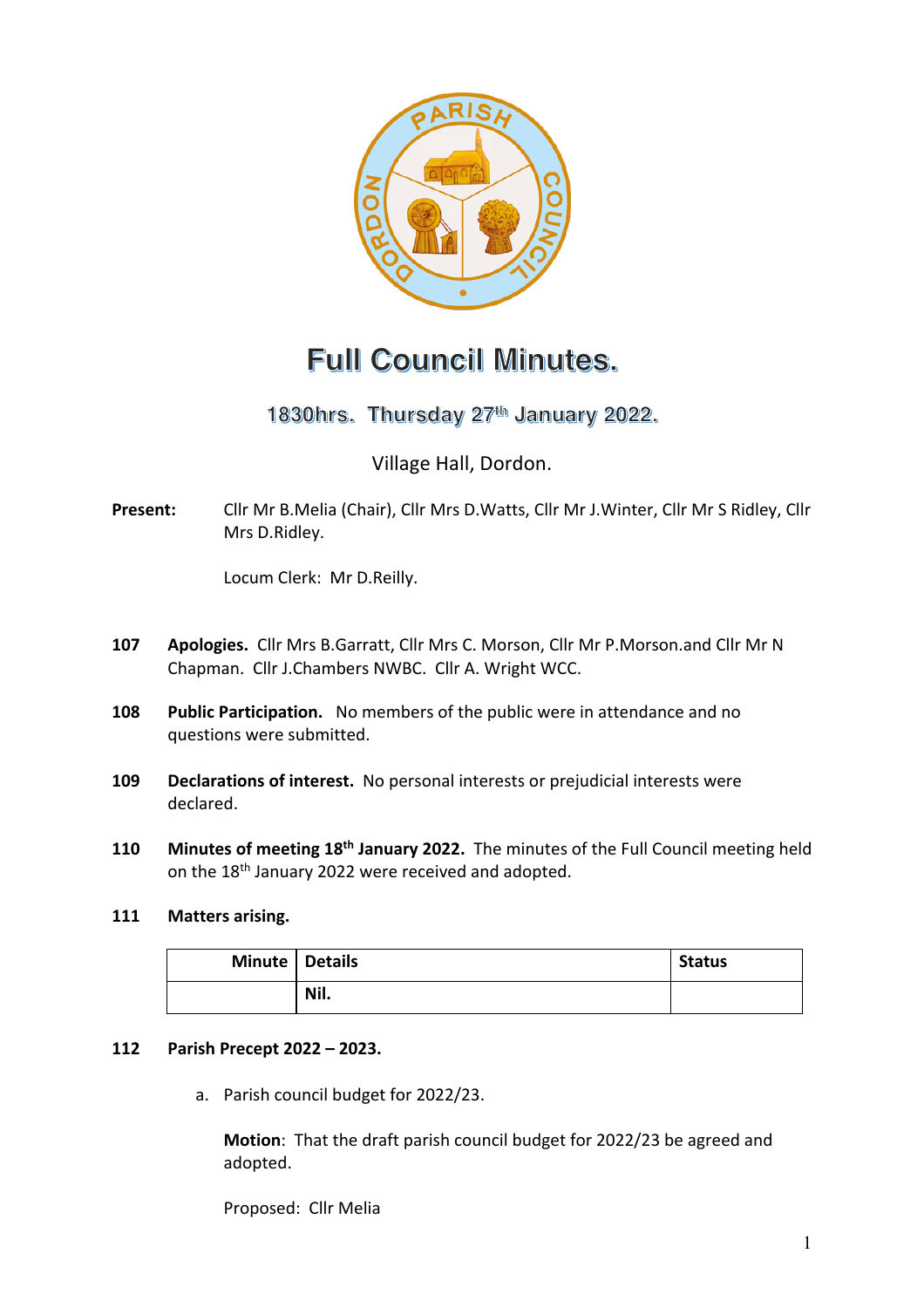Seconded: Cllr Winter.

### **Resolution: Agreed.**

- b. Parish council precept for 2022/23.
- **Motion**: That the parish council precept for 2022/23 be agreed at a zero % increase for residential properties in Dordon Parish. The Band D charge will remain at £34.87 and this will raise a precept amount of £30,370.03.

Proposed: Cllr Melia Seconded: Cllr S.Ridley.

### **Resolution: Agreed.**

c. The clerk was instructed to notify NWBC of the precept requirement for 2022/23.

### **113 Planning Applications and consultations**.

Motion: That Dordon Parish Council agree the following consultation responses to planning application PAP/2021/0663:

*Dordon Parish Council fundamentally object to this application.*

- *1. LP4 Strategic Gap – The application is in direct contravention of NWBC Local Development Plan planning policy LP4, and the Draft Dordon Neighbourhood Plan which prioritises the protection of the Strategic Gap. (Pg 26)*
- *2. Adverse change from rural agricultural - The application site is a fundamentally important asset that sets the character of our community. Any development of this site will permanently change the character of Dordon, Birchmoor, and Polesworth from predominantly rural North Warwickshire Communities that are separated from Tamworth by open agricultural fields that are part of our local agricultural economy. While the application site is not within the Green Belt, this development site serves a critically important purpose in its current open rural landscape of preventing urban sprawl and the joining of Polesworth, Birchmoor and Dordon residential communities with Tamworth. In addition, the Draft Dordon Neighbourhood Plan seeks to ensure that:*

*a. Developments reflect the distinctive and rural character of Dordon Parish (Para 17. pg9)*

*b. That local wildlife sites within the Strategic Gap are protected (Pg 16)* 

*3. Adverse visual impact of the development – While Dordon Parish Council recognise this is an outline planning application, we do not believe that there will be any visual mitigation that can be built that will prevent the adverse visual amenity impact of this development site to the residents of Dordon, Birchmoor, and Polesworth. Dordon Parish Council do not accept that the creation of tree planted earth bunds will mitigate this adverse impact; rather they will only serve to restrict the visual 'openness' of the site and further negatively impact on visual amenity. In addition, Community Objective 7 set out in the Draft Dordon Neighbourhood Plan to ensure that development on the west of the parish is limited to that which keeps the sense of openness. (Pg 14)*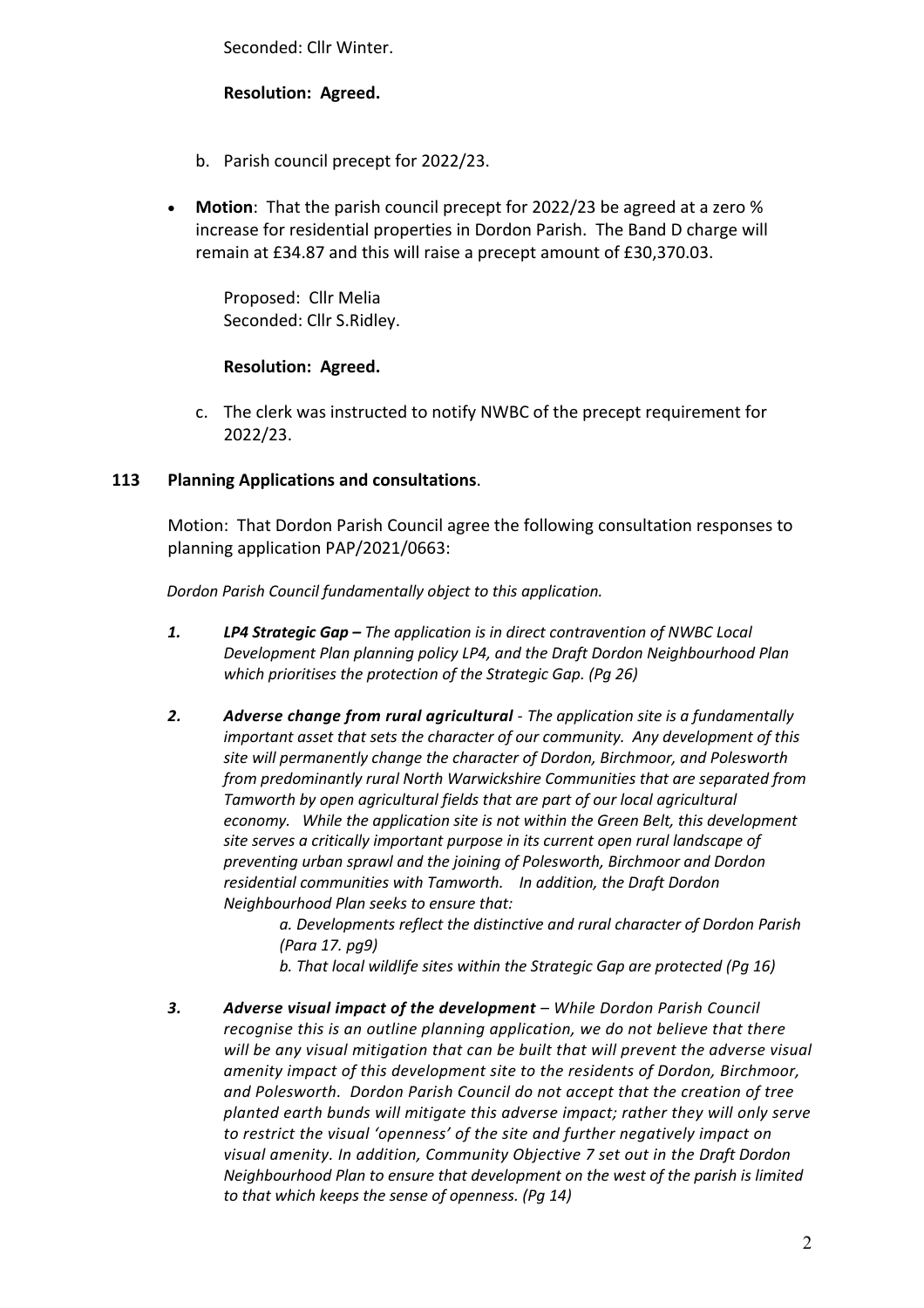- *4. Road Access and Traffic Generation - Dordon Parish Council have significant concerns about the capacity of the A5 and of Junction 10 M42 roundabout, to cope with the additional volumes of vehicular traffic that this development will generate. Our resident community already find it a significant challenge to negotiate junction 10 because of the speed of vehicles on the roundabout and particularly the rapid lane changing that HGVs do when positioning themselves on the roundabout. These HGV dwarf resident car and motorcycles. We are concerned that there is no additional capacity along the single carriageway section of the A5 from Dordon to Grendon which the parish council now consider dangerous. Dordon Parish is also concerned that there is no safe provision for green commuting choices within the existing Birch Coppice and St Modwen development site. We consider that Junction 10 and the A5 are already too dangerous for cyclists to use and consider that the proposed development site further exasperates this problem. Dordon Parish council is aware that the A5 records more fatal and serious injury road accidents than any other roadway in North Warwickshire.*
- *5. Archaeology The development site encompasses the remains of Hall End Hall, a significant 16th Century structure which had an Elizabethan Garden. Dordon Parish Council is aware that a recent topsoil survey identified two rectilinear features within the site. Should planning permission be granted we request that a planning condition requiring a full archeologic survey be discussed with Dordon Parish Council.*
- *6. Dordon Neighbourhood Plan Policy 1 Sustainable Development – The application is in contravention of Dordon Neighbourhood Plan Policy 1 (Pg 16) This outline proposal is not located so that it can make a positive contribution towards the achievement of sustainable development. This application does not address the following matters;*

*a) being of a scale, density, layout and design so that it integrates and is compatible with the character, appearance and amenity of that part of the Parish in which it is located as identified in Policy NPP4; and* 

*b) respecting the Strategic gap, identified Local Wildlife Sites and any other area designated for their nature conservation or priority habitat.* 

*c) conserving or enhancing biodiversity.*

*d) incorporating into the scheme any natural or built features on the site that have heritage or nature conservation value where practicable.*

- *g) Not increase the risk of flooding and reduces the risk where practicable.*
- *7. Dordon Neighbourhood Plan Policy 4 Landscape Character – The application is in contravention of Dordon Neighbourhood Plan Policy 4 (Pg 28) This outline proposal does not make a positive contribution towards the landscape character. This application does not address the following matters;* 
	- a. *As appropriate to their scale, nature and location, development proposals should be designed and arranged to take account of the landscape and topographical setting of the neighbourhood area and its urban environment and take into account the Key Views and Strategic gap which contribute to the distinctive character of the Parish. Development proposals should respect these important designations. Development proposals which would have an unacceptable impact on the designations will not be supported. In particular, they should be sympathetic to the dominance of Dordon village and the way in which the village is built on rising ground to the east of the Strategic gap and to the west of the Anker Valley.*